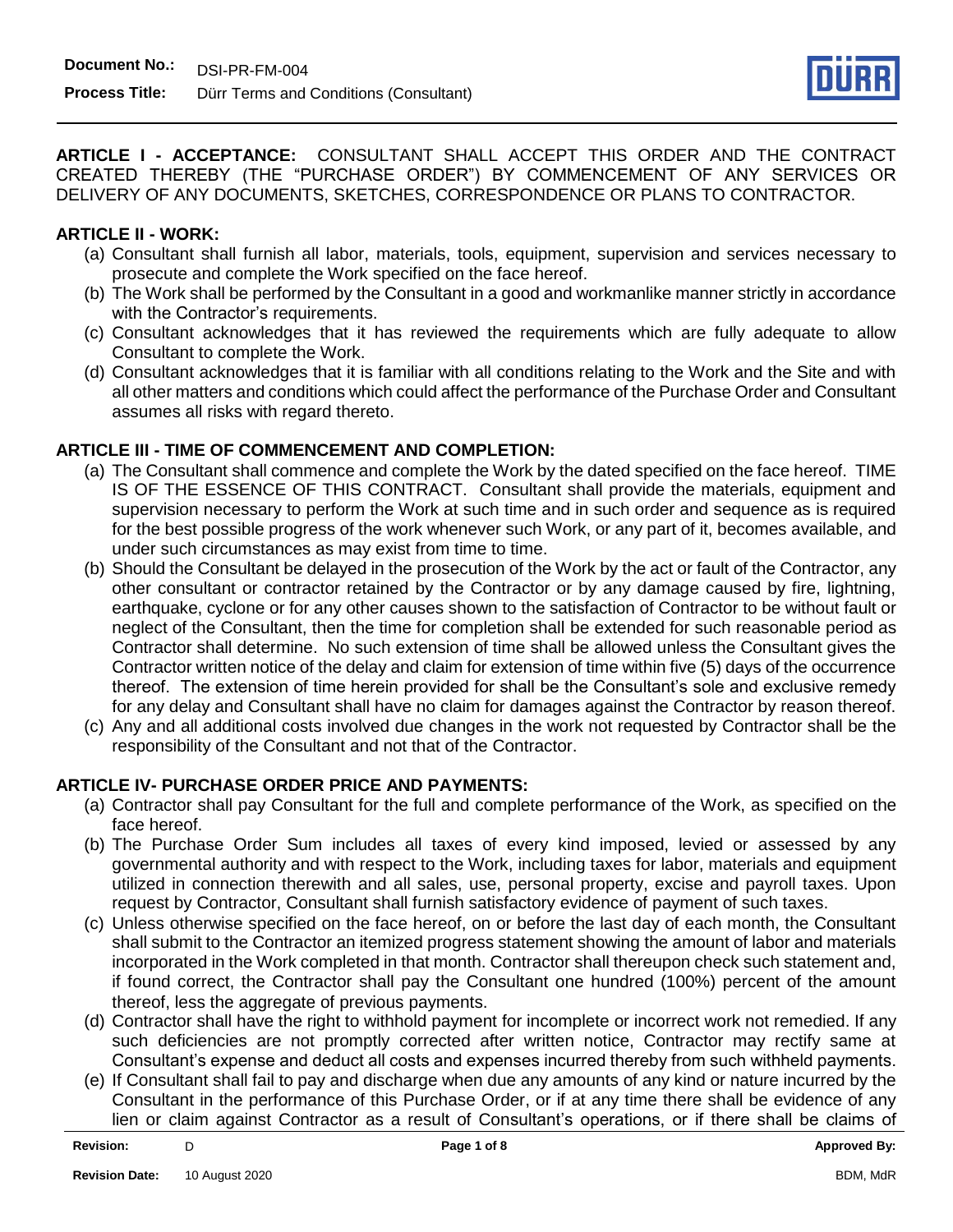

Contractor or any other person against the Consultant, Contractor shall have the right to retain, out of any amount due or to become due to Consultant hereunder, an amount sufficient to completely indemnify Contractor against any such lien or claim, including attorneys' fees incurred by reason thereof.

- (f) In the event of any dispute between Contractor and Consultant, Contractor shall be obligated to make all payments due to Consultant over which there is no good faith dispute and Consultant shall not, if it receives such payments, stop the Work or terminate the Purchase Order.
- (g) No payment made under this Purchase Order, including final payment, shall be construed to be an acceptance of defective or improper workmanship or certificate of waiver of any claims by Contractor.

# **ARTICLE V - CHANGES:**

- (a) Contractor shall have the right, from time to time, to order additions to, omissions from, or any other changes in the character of the Work, such changes to be effective only upon written order of Contractor. Any adjustment to the Purchase Order Sum or to the time for completion of the Work shall be made in accordance with the applicable provisions of this Purchase Order and the unit price or other basis set forth on the face hereof or, in the absence thereof, on an agreed upon equitable basis.
- (b) Failure to submit a proposal for an increase in the Purchase Order Sum or the Purchase Order Time within a reasonable period of time after a change, but in any event prior to commencing the changed work, shall conclusively establish that no adjustment in the Purchase Order Sum or Purchase Order Time is justified in respect of such change and any subsequent claims in respect thereof shall be barred.
- (c) Consultant expressly waives the right to seek or recover damages based on or related to the cumulative impact of changes.

## **ARTICLE VI - CONSULTANTS RESPONSIBILITY:**

- (a) In the performance of its services under this Purchase Order, the Consultant shall exercise that degree of skill and care regularly and consistently exercised by professional engineering firms of comparable size, experience and ability practicing in similar fields. The Consultant shall be responsible to Contractor for loss, damage and expense suffered by Contractor which is directly attributable to the Consultant's failure to adhere to this standard, including the following:
	- i. The drawings and specifications containing conflicts, errors or omissions; violations of any laws or regulations; or variations from any decision or instruction from Contractor communicated in writing to Consultant;
	- ii. Contractor incurring any liability to separate contractors and/or third parties under any implied warranty of the Contractor, under law, that the construction drawings and specifications as prepared by the Consultant are sufficient to enable the construction of the Consultants portion of the Project.
	- iii. The Consultant's portion of the Project being other than suitable and fit for use in site bidding and constructing and free of design deficiencies that materially and adversely affect such uses.
- (b) If Contractor is a party to any litigation with respect to the Project (whether as a plaintiff, defendant or third party defendant), then Consultant agrees that it will not object to being joined in such action or, to the jurisdiction of the court in which the action is instituted (whether Consultant is named as a defendant or impleaded as a third party defendant) and to service of process by that Court provided that such litigation is pending in a court of competent subject matter jurisdiction; and Consultant waives any right to contest its joinder in such action on the grounds of improper personal jurisdiction or venue.
- (c) The Consultant shall be responsible for the compliance of the drawings and specifications with all applicable laws and regulations, and in the performance of his services, the Consultant shall make an independent evaluation with regard to such laws and regulations, and shall verify the compliance of any materials and/or information provided to him by Contractor with all such laws and regulations.
- (d) Contractor shall remain fully responsible for any liability arising out of any direction by Contractor to Consultant which, in Consultant's written opinion, is contrary to its professional advice and judgment,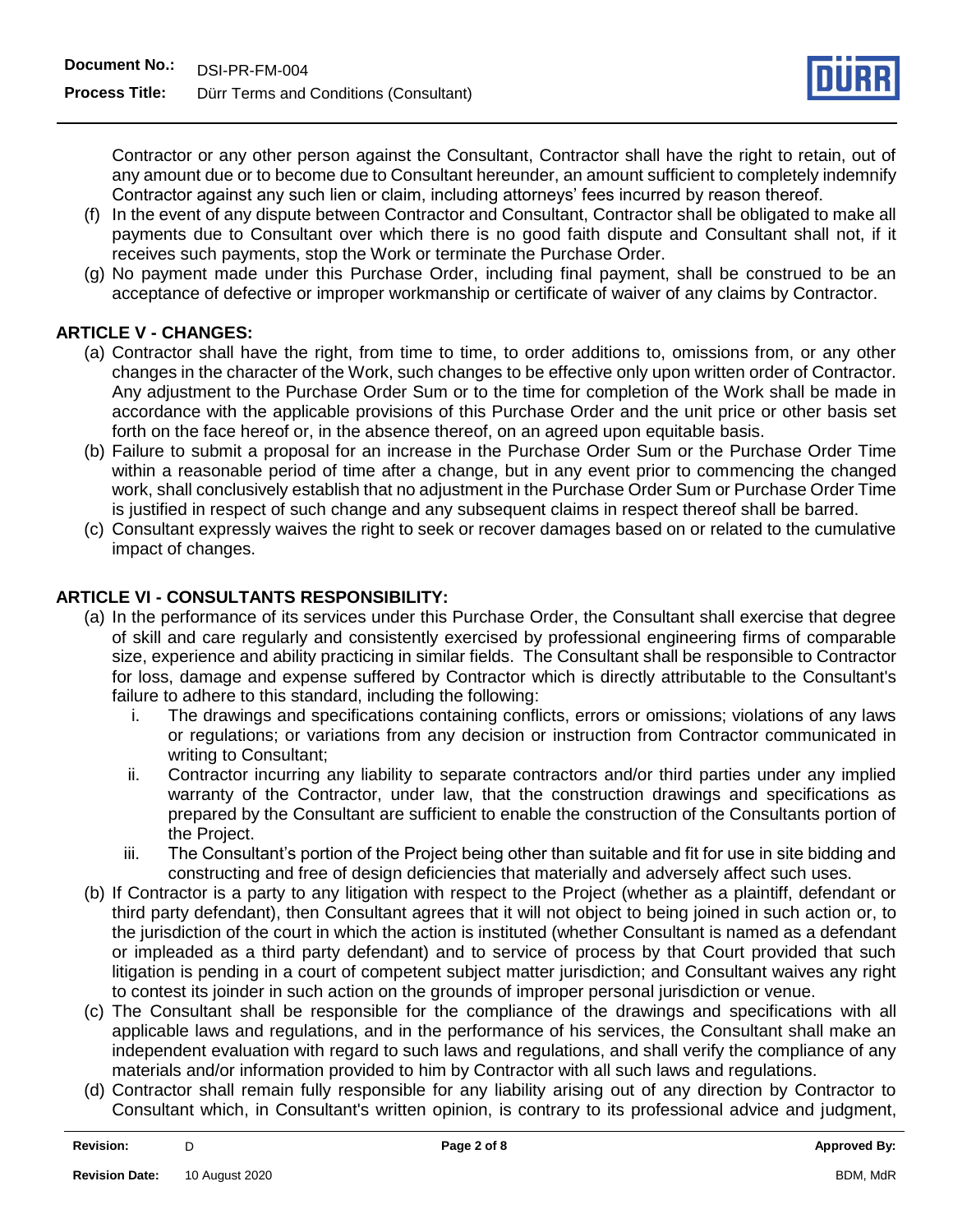

provided such written opinion shall be given by Consultant to Contractor prior to acting upon such direction by Contractor.

(e) The provisions of this Article VI shall survive the expiration or any termination of this Purchase Order, subject to any applicable statute of limitations.

#### **ARTICLE VII - INSURANCE:**

- (a) Consultant shall maintain and pay for insurance coverage of the types and with the limits set forth on Schedule A attached hereto and incorporated herein by reference. Such coverage shall be maintained in form and with companies acceptable to Contractor and shall, notwithstanding the requirements of Schedule A meet the applicable requirements of any governmental authority having jurisdiction over the Work. Each policy of insurance shall name Contractor as additional named insured (except Worker's Compensation and Professional Liability) and shall provide for thirty (30) days' notice of cancellation to Contractor. Certificates evidencing such insurance shall be delivered to Contractor prior to commencing the Work.
- (b) Consultant shall be responsible for any desired coverage against damage or loss to its own materials, facilities, equipment and similar items.
- (c) Consultant waives all rights against Contractor for damages caused by fire and other perils to the extent covered by the insurance required to be maintained hereunder.

#### **ARTICLE VIII - INDEMNITY:**

- (a) The Consultant agrees to and shall at all times indemnify, defend and hold harmless Contractor, and the agents and employees of Contractor, from all loss, cost, expense (including attorneys' fees), liability, injury, damage or death that may occur or be claimed by or in respect of any party or parties, including employees of the Consultant or of Contractor, or property, including the property of Contractor, occasioned by or resulting from:
	- i. any act or omission of the Consultant (including any engineer, consultant or professional retained by the Consultant) in the course of performance of the professional services under this Purchase Order which violates the standard of care specified in Article VI(a) hereof including, without limitation, the preparation or approval of maps, drawings, opinions, reports, surveys, change orders, designs or specifications, the giving of, or failure to give, directions or instructions by the Consultant, its employees, agents or subcontractors.
	- ii. any act or omission of Consultant (including any engineer, consultant or professional retained by the Consultant) resulting in injury or death to persons or damage or destruction of property.
- (b) The provisions of this Article VIII shall survive the expiration or any termination of this Purchase Order, subject to any applicable statute of limitations.

**ARTICLE IX - TERMINATION:** Contractor may terminate this Purchase Order for its convenience and without cause upon two (2) days written notice to Consultant. In such event, the Consultant shall be paid for all Work properly completed as of the effective date of termination but Contractor shall not be liable for any damages or lost profit.

**ARTICLE X - DEFAULT:** If the Consultant (i) fails to supply the labor, materials, equipment and supervision in sufficient time and quantity to meet the schedule; (ii) causes stoppage or delay of or interference with the Project; (iii) fails in the performance or observance of any of the provisions of this Purchase Order; or (iv) shall file a voluntary petition in bankruptcy; be adjudicated insolvent; obtain an order for relief under Section 301 of the Bankruptcy Code; file any petition or fail to contest any petition filed seeking any reorganization or similar relief under any laws relating to bankruptcy, insolvency or other relief for debtors; or seek or consent to or acquiesce in the appointment of any trustee, receiver or liquidator of any of its assets or property; make an assignment for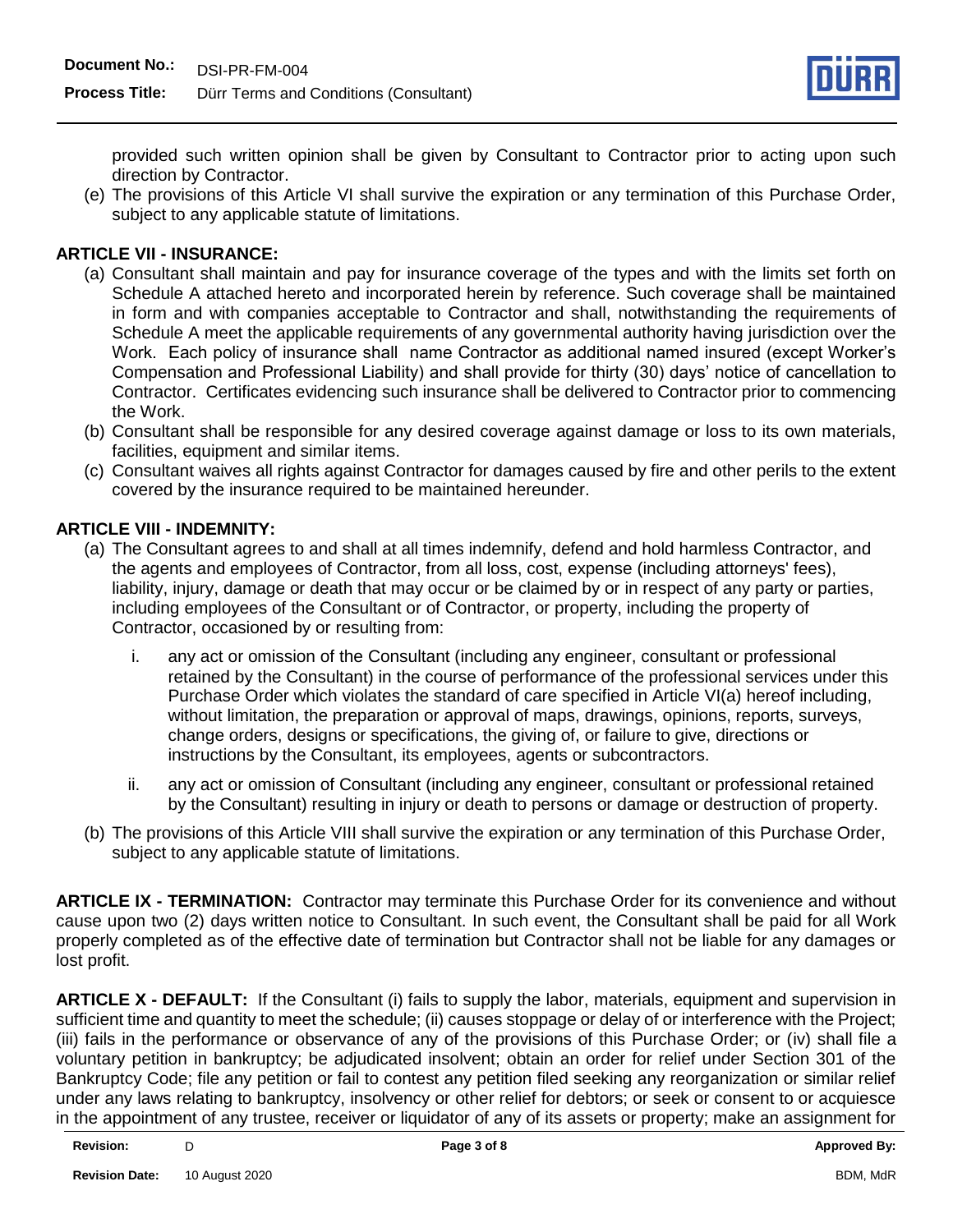the benefit of creditors; or make an admission in writing of its inability to pay its debts as they become due, then Contractor, after giving the Consultant notice of such default and forty-eight (48) hours within which to cure such default, shall have the right to exercise any one or more of the following remedies:

- (a) Require the Consultant utilize, at its own expense, overtime labor (including Saturday and Sunday work) and additional shifts as necessary to overcome the consequences of any delay attributable to Consultant's default.
- (b) Remedy the default by whatever means Contractor may deem necessary and appropriate including, but not limited to, correcting, furnishing, performing or otherwise completing the Work, or any part thereof, by itself or through others (utilizing where appropriate any materials and equipment previously purchased for the purpose by Consultant) and deducting the cost thereof from any monies due or to become due to Consultant hereunder or through any other agreement that the Consultant may have entered into with any subsidiary, division, or affiliate of the Contractor.
- (c) Terminate this Purchase Order without thereby waiving or releasing any rights or remedies against Consultant, and by itself or through others take possession of the Work, for the purposes of completing the Work and securing to Contractor the payment of its costs and other damages under the Purchase Order and for the breach thereof.
- (d) Recover from Consultant all losses, damages, penalties and fines, whether actual or liquidated, direct or consequential, and all reasonable attorneys' fees and other expenses suffered or incurred by Contractor by reason of or as a result of Consultant's default. The foregoing remedies shall be considered separate and cumulative and shall be in addition to every other remedy given hereunder or now or hereafter existing at law or in equity.

# **ARTICLE XI** - **MISCELLANEOUS:**

- (a) The Consultant shall be as fully responsible to Contractor for the acts and omissions of its consultants, their agents and persons directly or indirectly employed by them, and other persons performing any of the work as it is for the acts and omissions of persons directly employed by Consultant.
- (b) This Purchase Order shall be binding upon and shall inure to the benefit of the parties hereto and their successors and permitted assigns.
- (c) This Purchase Order may be amended only by a written agreement executed by the party to be charged.
- (d) This Purchase Order and the documents incorporated herein set forth the entire agreement between Contractor and the Consultant.
- (e) Notwithstanding any actions, inaction, statement of Contractor or anything contained herein to the contrary, the Consultant shall be fully responsible for the health and safety of its consultants, their agents and persons directly or indirectly employed by them, and other persons performing any of the work.
- (f) This Purchase Order shall be governed by the laws of the State of Michigan. Both the Consultant and the Contractor agree that any matter requiring decision of a court in connection with this Purchase Order shall only be submitted to courts of applicable jurisdiction and venue located within the County of Oakland, State of Michigan or the U.S. District Court for the Eastern District of Michigan.

**ARTICLE XII**.- **OWNERSHIP OF DOCUMENTS:** Drawings, and Specifications developed by the Consultant as the work product under this agreement shall become the sole property of Contractor free and clear of any retention rights of the Consultant whether the Project for which they are made is developed or not. The Drawings and Specifications may not be used by the Consultant for other Contractors and/or Developers. The Consultant may retain original copies of the Drawings and Specifications. Contractor agrees to indemnify and hold harmless the Consultant from any liability arising out of the use of the Contractor's Drawings and Specifications on any other project unless the Consultant is retained or otherwise compensated for providing such services for such other project.

**ARTICLE XIII** - **CONFIDENTIAL INFORMATION:** In order that the Consultant may effectively fulfill its covenants and obligations under this agreement, it may be necessary or desirable for Contractor to disclose or cause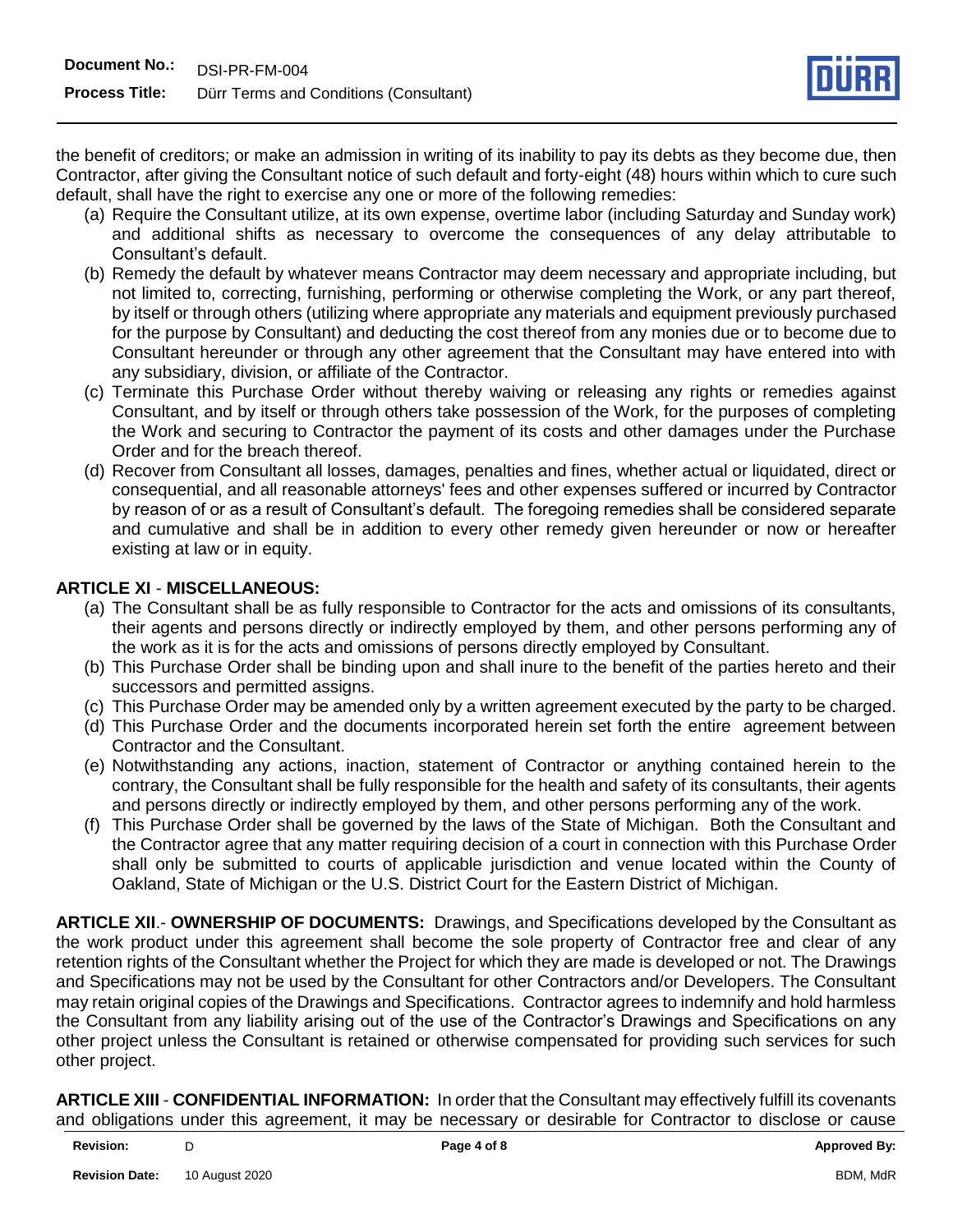

disclosure of confidential or proprietary information to the Consultant pertaining to the Contractor's past, present and future activities. Since it is difficult to separate confidential and proprietary information from that which is not, the Consultant shall instruct its employees and consultants to regard all information gained by each such person, as a result of services rendered hereunder, as information which is confidential and proprietary to Contractor and not to be disclosed to any organization or individual without the prior consent of Contractor.

**ARTICLE XIV** - **INTELLECTUAL PROPERTY**: Consultant will promptly and fully disclose in writing to Contractor all ideas and inventions, including improvements upon existing inventions or processes made or conceived by Consultant or its employees, solely or jointly with another or others, in performing work or providing services hereunder. All such ideas and invention shall be Contractor's sole and exclusive property. Any copyrightable subject matter produced hereunder shall be "work for hire" as defined by the U.S. Copyright Act.

**ARTICLE XV - COMPLIANCE WITH APPLICABLE LEGAL STANDARDS**: Consultant, and any goods or services supplied by Consultant, will comply with all applicable laws, rules, regulations, orders, conventions, ordinances and standards of the country(ies) of origin and destination or that relate to the manufacture, labeling, transportation, importation, exportation, licensing, approval or certification of the goods or services, including, but not limited to, those relating to environmental matters, wages, hours and conditions of employment, immigration, subcontractor selection, discrimination, occupational health/safety and motor vehicle safety. Neither Consultant nor any of its sub-suppliers will utilize slave, prisoner or any other form of forced or involuntary labor in the supply of goods or services under this Purchase Order.

- (a) The Consultant represents and warrants that it is in compliance with and agrees that it will remain in compliance with the provisions of the Immigration Reform and Control Act of 2 1986, including but not limited to the provisions of the Act prohibiting hiring and continued employment of unauthorized aliens, requiring verification and record keeping with respect to identity and eligibility for employment, and prohibiting discrimination on the basis of national origin, United States citizenship, or intending citizen status.
- (b) During the performance of this Order, the Consultant agrees to comply with all provisions of all local, state and federal immigration and labor laws, statutes, rules, codes, orders and regulations, including, without limitation, the Immigration Reform and Control Act of 1986, as amended, the Immigration and Nationality Act, as amended, and the Illegal Immigration Reform and Immigrant Responsibility Act of 1996, as amended, the Fair Labor Standards Act, as amended, and any successor statutes, laws, rules and regulations thereto (collectively, the "Immigration and Labor Laws"). Consultant agrees to indemnify, defend, and hold harmless Contractor and Contractor's customer from any and all liability, including fines, attorneys' fees and court costs, assessed against Contractor or Contractor's customer due to noncompliance with the Immigration and Labor Laws by Consultant or any of its sub-suppliers.
- (c) Upon Contractor's request, Consultant will certify in writing its compliance with the foregoing. Consultant will defend, hold harmless and indemnify Contractor from and against any liability, claims, demands, damages or expenses (including reasonable attorney or other professional fees and disbursements) arising from or relating to Consultant's noncompliance with this Article.

**ARTICLE XVI** - **OTHER CONTRACTOR'S CONSULTANTS:** Contractor reserves the right to (i) employ other consultants, at Contractor's sole cost and expense, to perform similar work as the Consultant for the Project; (ii) to employ such other Consultants without obtaining Consultant's approval; and (iii) the Consultant agrees to cooperate fully and to share information with the other Consultants.

**ARTICLE XVII** - **ASSIGNMENT AND SUBCONTRACTING**: Consultant may not assign this Purchase Order and my not delegate any portion of its performance hereunder unless Consultant first obtains Contractor's express written consent.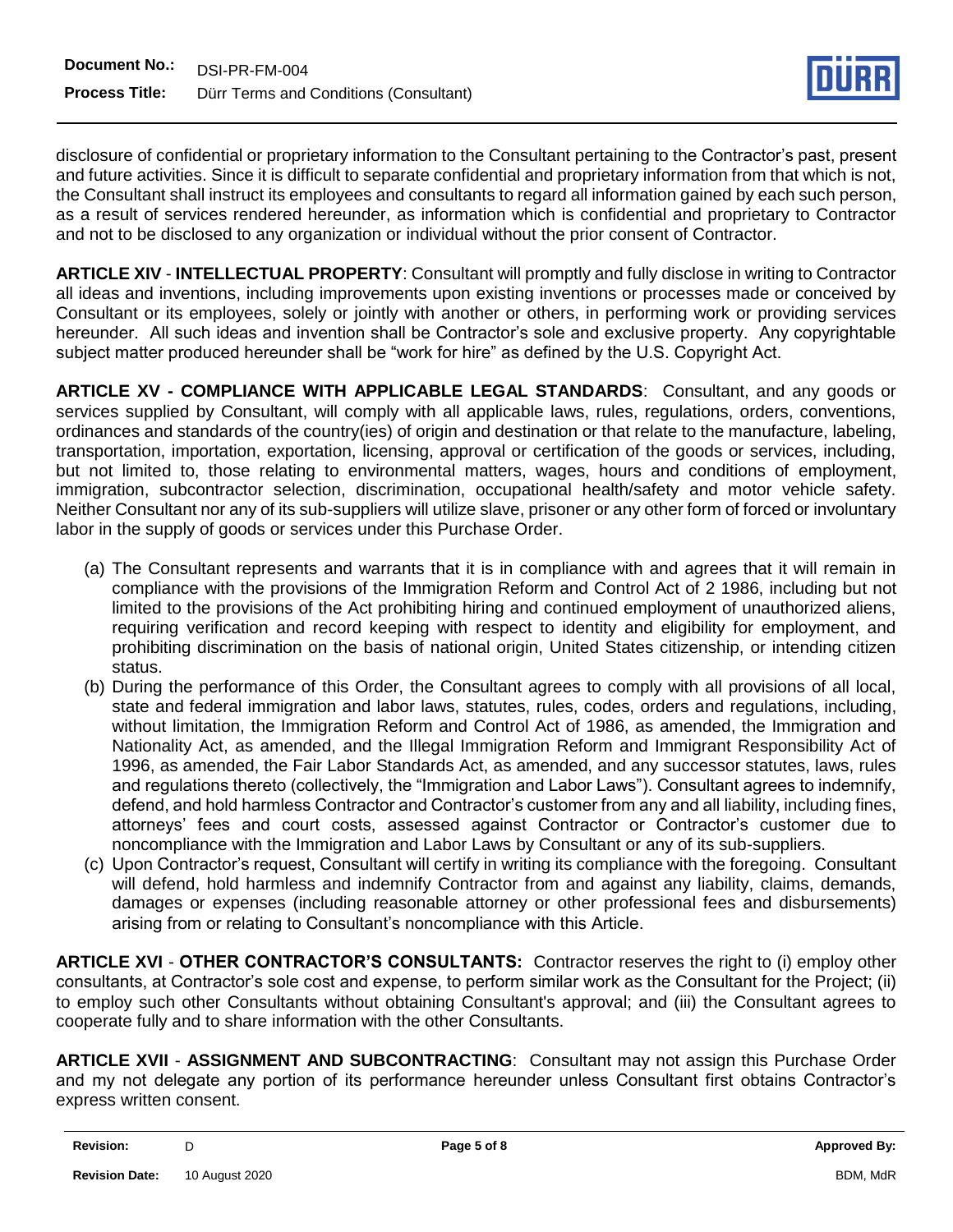

**ARTICLE XVIII** - **INDEPENDENT CONTRACTOR**: In performing the services hereunder, the Consultant is an independent contractor of Contractor and not an employee, agent or representative of Contractor or of any of its affiliates or subsidiaries for any purpose whatsoever. Consultant is not authorized to make any statements or representations on behalf of Contractor or its affiliates or subsidiaries without Contractor's prior written consent. Those performing services hereunder are not employees of Contractor and are not entitled to any of the benefits of the Contractor's employees. At all times those performing work or providing services hereunder are the employees or subcontractors of Consultant.

**ARTICLE IX - NOTICES:** Except as may otherwise expressly be provided, notices must be given by (i) personal delivery, (ii) a nationally-recognized, next-day courier service, (iii) first-class registered or certified mail, postage prepaid [, (iv) fax][ or (v) electronic mail] to the party's address specified in the Purchase Order, or to the address that a party has notified to be that party's address for the purposes of this Article IX. A notice given in accordance with this Article will be effective upon receipt by the party to which it is given or, if mailed, upon the earlier of receipt or the fifth business day following mailing.

**ARTICLE XX** - **CONSTRUCTION:** This Purchase Order shall not be construed more strictly against one party than the other, merely by virtue of that fact that it may have been prepared by counsel for one of the parties, it being recognized that both Consultant and Contractor have contributed substantially and materially to the preparation of this Purchase Order.

**ARTICLE XXI** - **COUNTERPARTS:** This Purchase Order may be executed in a number of identical counterparts which, taken together, shall constitute collectively one (1) agreement; but in making proof of this Purchase Order, it shall not be necessary to produce or account for more than one such counterpart.

# **ARTICLE XXII – DISPUTE RESOLUTION:**

Except as specifically provided for in paragraph (g) below, the parties intend to finally resolve all disputes arising under or related to this Purchase Order, exclusively as per this Article XXII. This Article shall remain effective even in event of any bankruptcy petition, an assignment for the benefit of creditors, or any insolvency proceeding.

- (a) All disputes and claims relating to this Purchase Order or the breach, termination or invalidation thereof shall upon written notice, be referred to a senior management representative from each of the parties who will confer in good faith to attempt to resolve the matter. The party sending the first written notice (the "Initial Notice") shall (i) set forth in detail all of its claims or issues in dispute and (ii) designate a representative. The other party shall have 5 business days to designate its representative and add additional claims not identified in the Initial Notice. The representatives shall have 30 days from the date of the Initial Notice to resolve the identified issues. If they are unable to do so, either party may refer the matter to mediation through the American Arbitration Association (AAA). Such mediation shall be started within 30 days from the date of referral and concluded within 30 days from the start date.
- (b) If the dispute or claim is not fully resolved pursuant to paragraph (b), either party may, after 90 days, but not later than 120 days from the date of the Initial Notice, make a written demand for binding arbitration through the AAA by one arbitrator in accordance with its commercial arbitration rules. Judgment on the award may be entered in any court of competent jurisdiction. A party's failure to make a timely demand for arbitration shall result in the forfeiture of all claims and issues that party identified in its written notice.
- (c) Arbitration proceedings shall be conducted within Oakland County, Michigan. Each party may depose one individual, limited to no longer than four hours. No other discovery shall be conducted except by the written agreement of both parties. All arbitration and/or mediation expenses shall be shared equally by the parties. However, each party shall bear the expense of its own counsel, witnesses, travel, and proofs. The arbitrator shall have no authority to award punitive or other damages beyond actual damages and shall not make any ruling or finding. The arbitration award shall be in writing and specify a factual and legal basis. The right to appeal the award shall be governed by Michigan law, and such appeal shall be brought in a court of general jurisdiction located in Oakland County, Michigan.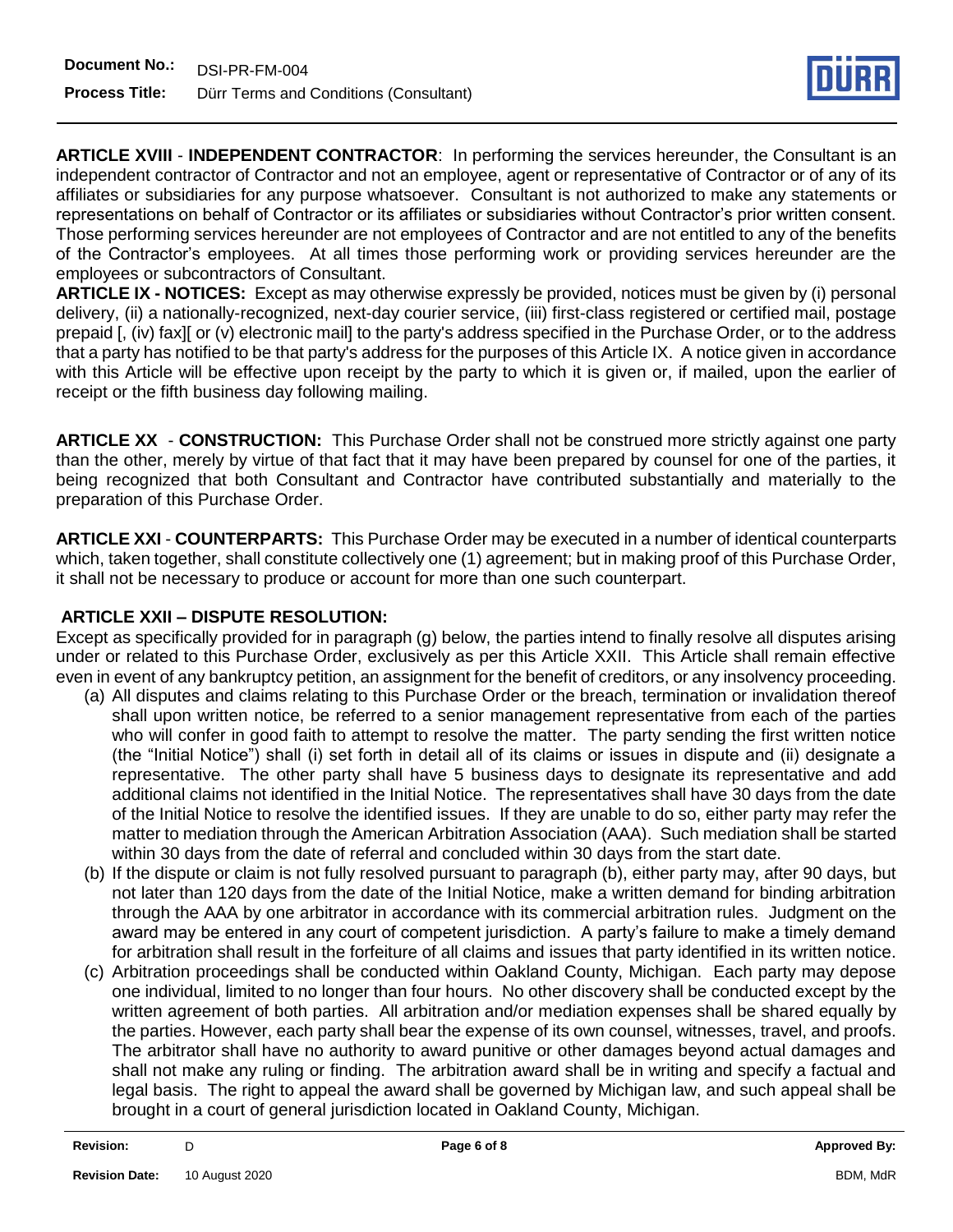

- (d) Either party may at any time, without inconsistency with this Purchase Order and only to avoid irreparable injury, seek from a court of general jurisdiction located in Oakland County, Michigan any equitable, interim, or provisional relief.
- (e) All statements made and documents provided or exchanged in connection with this dispute resolution process shall be confidential and neither party shall disclose the existence, content, or result of the dispute to third parties other than outside counsel, except with the prior written consent of the other party.
- (f) The provisions of this Article shall not modify or displace the procedures specified in Article X, Default.
- (g) This Article shall not apply to nor bar, any party's proprietary or intellectual property right claims.

#### **SCHEDULE A INSURANCE REQUIREMENTS**

Consultant shall, with respect to the Work, maintain and pay for the insurance coverages as listed below with minimum limits in the respective amounts indicated. All insurance required to be maintained shall be implemented as described in ARTICLE VII of the Terms and Conditions (Consultant), and, except for Workers Compensation and Professional Liability, include Dürr and the Owner as additional insured.

|                              | <b>TYPE</b>                                                                                        | <b>MINIMUM LIMIT</b> |
|------------------------------|----------------------------------------------------------------------------------------------------|----------------------|
| (a)                          | <b>Workers Compensation as required by</b><br>Law.                                                 | Statutory            |
| (b)                          | <b>Employers Liability.</b> The required Worker's<br>Compensation Insurance shall extend to        | \$1,000,000.00       |
| (c)                          | cover employers liability.<br><b>General Liability including:</b>                                  | \$1,000,000.00       |
|                              | <b>Comprehensive Form</b>                                                                          |                      |
|                              | <b>Premises - Operations</b>                                                                       |                      |
|                              | <b>Completed Operations Liability</b><br>$\mathbf{L}$                                              |                      |
|                              | <b>Products Liability</b>                                                                          |                      |
| assumed by the subcontractor | <b>Contractual Liability for all liability</b>                                                     |                      |
|                              | <b>Broad Form Property Damage</b>                                                                  |                      |
|                              | <b>Independent Contractors</b>                                                                     |                      |
|                              | <b>Personal Injury</b>                                                                             |                      |
| (d)                          | <b>Comprehensive Automobile Liability</b><br>including Contractor, Non-Owned and hired<br>vehicles | \$1,000,000.00       |